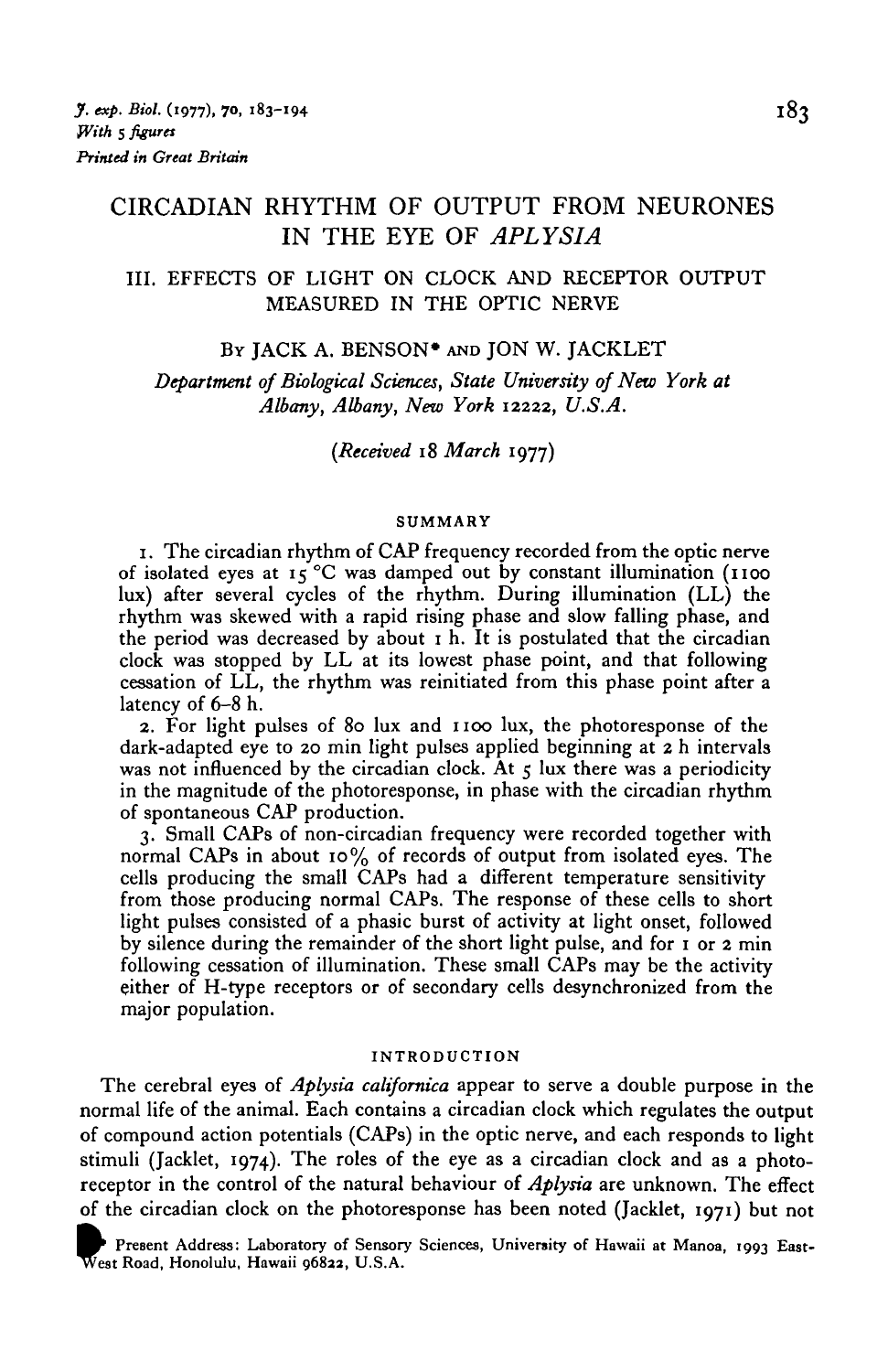184 J. A. BENSON AND J. W. JACKLET

previously been thoroughly investigated, and it is yet to be proved that the receptor cells in the eye are the mediators of light effects on the circadian clock.

This paper describes the effects of long periods of constant illumination (LL) on the output of the isolated eye, both in terms of possible receptor adaptation, and of damping and stopping of the circadian clock. The response of the eye to repeated, short light pulses was examined to show whether there is a circadian modulation of the photoresponse. Evidence will be presented to demonstrate the presence of ' small' CAPs of non-circadian frequency conducted by the optic nerve.

#### **MATERIALS AND METHODS**

Eyes were isolated from specimens of *Aplysia californica* and placed in temperaturecontrolled chambers of culture medium. Electrical activity from the optic nerves was recorded via tubing electrodes. Details of the culture medium composition, recording techniques, and methods of analysis are given by Benson & Jacklet (1977a).

Tungsten microscope lamps were used as light sources, with heat reflecting filters to block radiated heat and neutral density niters to produce different light intensities. Light intensities given in lux are approximations based on measurements made with a light meter, with allowances made for energy loss due to reflection and other factors.

#### **RESULTS**

### *Effects of constant light on the CAP output*

Typical examples of the changes in CAP output from the isolated eye when it is subjected to prolonged illumination are given in Fig. 1. The eye was kept in DD for one or two cycles of the circadian rhythm, then illuminated at 1100 lux, and finally returned to DD. The record of CAP output during illumination is given in frequency measurements of CAPs/20 min made approximately every 2 h. Immediately after the beginning of the light pulse near the end of the falling phase of the rhythm, CAP frequency increased by a factor of 4. This high frequency declined in 20 min by  $15\%,$ and from this level the frequency continued to oscillate smoothly with a circadian period. All records of this kind of treatment show a relatively high CAP frequency at the beginning of illumination which dropped during the course of 20 min or less to a lower level which was still far above CAP frequencies observed in DD. Change in CAP frequency from this level always followed a circadian periodicity at elevated CAP frequencies. For the duration of the light pulse, the amplitude and period of the circadian rhythm were decreased. At 1100 lux, the period was decreased by approximately 1 h. Decrease in rhythm amplitude resulted from unequal reduction of the rising and falling phases of the rhythm. The rising phase was shortened relatively more than the falling phase, so that the shape of each cycle was skewed. After several days in LL, the rhythm no longer persisted even though CAP frequency continued at a level close to or above the maximum frequency in DD. When the light pulse ended, CAP frequency dropped to zero for an hour or less, and after an interval of as long as 8 h of low frequency CAP output, the rhythm was reinitiated. In all records that showed complete elimination of the rhythm in LL, reinitiation of the rhythm to place from a stable low CAP frequency. This suggests that the loss of rhythmicity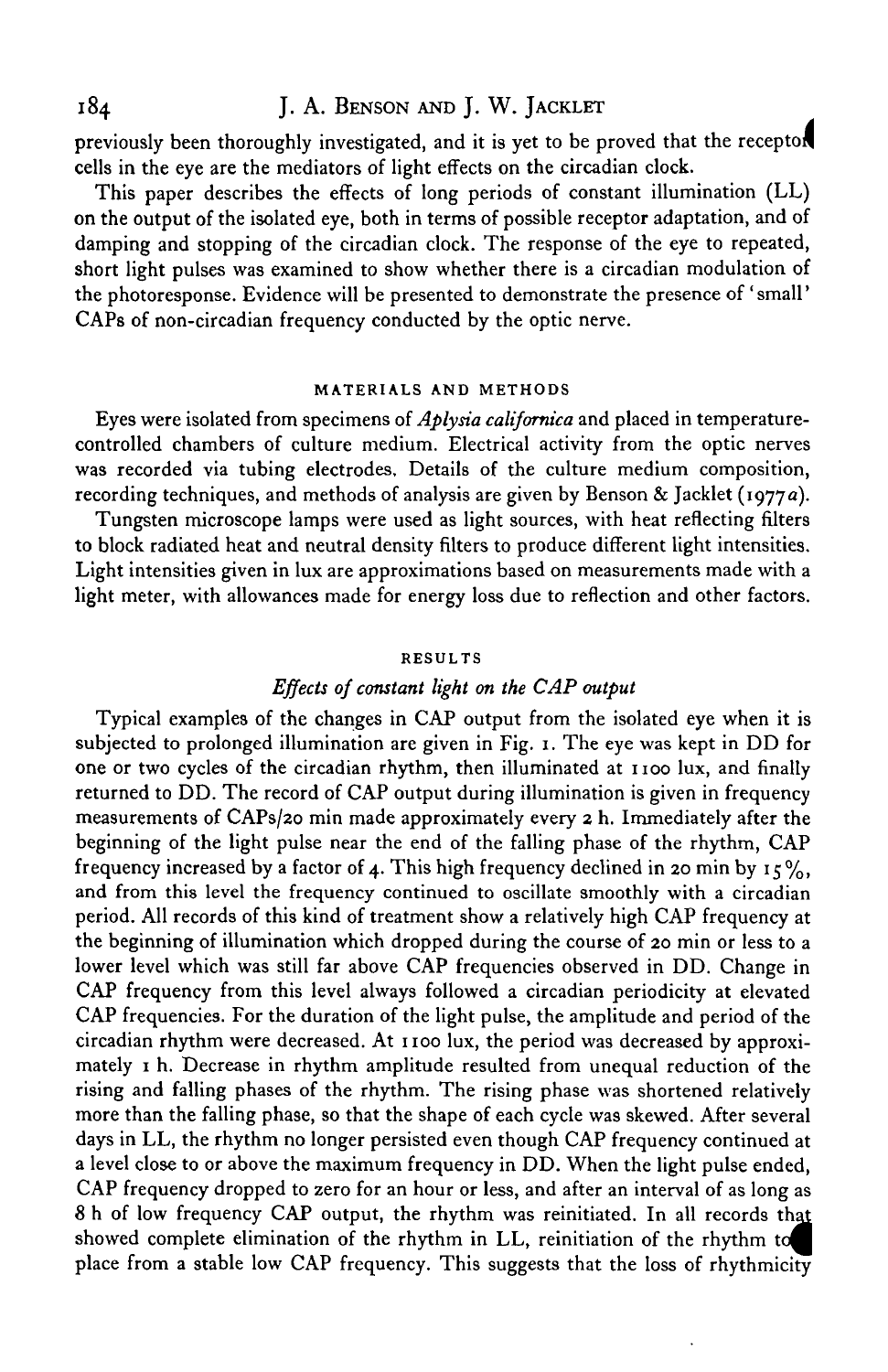

Fig. 1. Clock-stopping effect of prolonged illumination. During the period of illumination, CAP frequencies (recorded here as 20 min samples beginning at 2 h intervals) were greatly increased, but the amplitude of the rhythm decreased until the rhythm damped out and the clock stopped at its lowest phase point. Following cessation of illumination, the rhythm was reinitiated from this phase point after a 6-8 h latency. CAP frequency decreased sharply during the first 20 min of illumination due to light adaptation of the eye. Numerical data for clock-stopping experiments are given in Table 1.

was not simply due to a direct or indirect effect of light on the CAP-producing mechanism or its coupling with the circadian clock, but that the clock itself was stopped at its lowermost phase point. This is confirmed by the records shown in Fig. 1 and by the data for 9 experiments given in Table 1, where the phase of the rhythm subsequent to the light pulse depended on the time of cessation of LL. The first centroid of the reinitiated rhythms always occurred 18-20 h after the cessation of the light pulse. In Fig. 1, the first reinitiated rhythm was approximately 180° out of phase with the other, in which DD resumed 12 h earlier.

An alternative interpretation is that the clock was stopped on its falling phase 6-8 h prior to the lowermost phase point. This would require that upon reinitiation of the  $\mathbf{F}$ hythm from this phase point, CAP activity be inhibited as a post-illumination effect for exactly the time that the rhythm takes to reach its lowest level. The data show that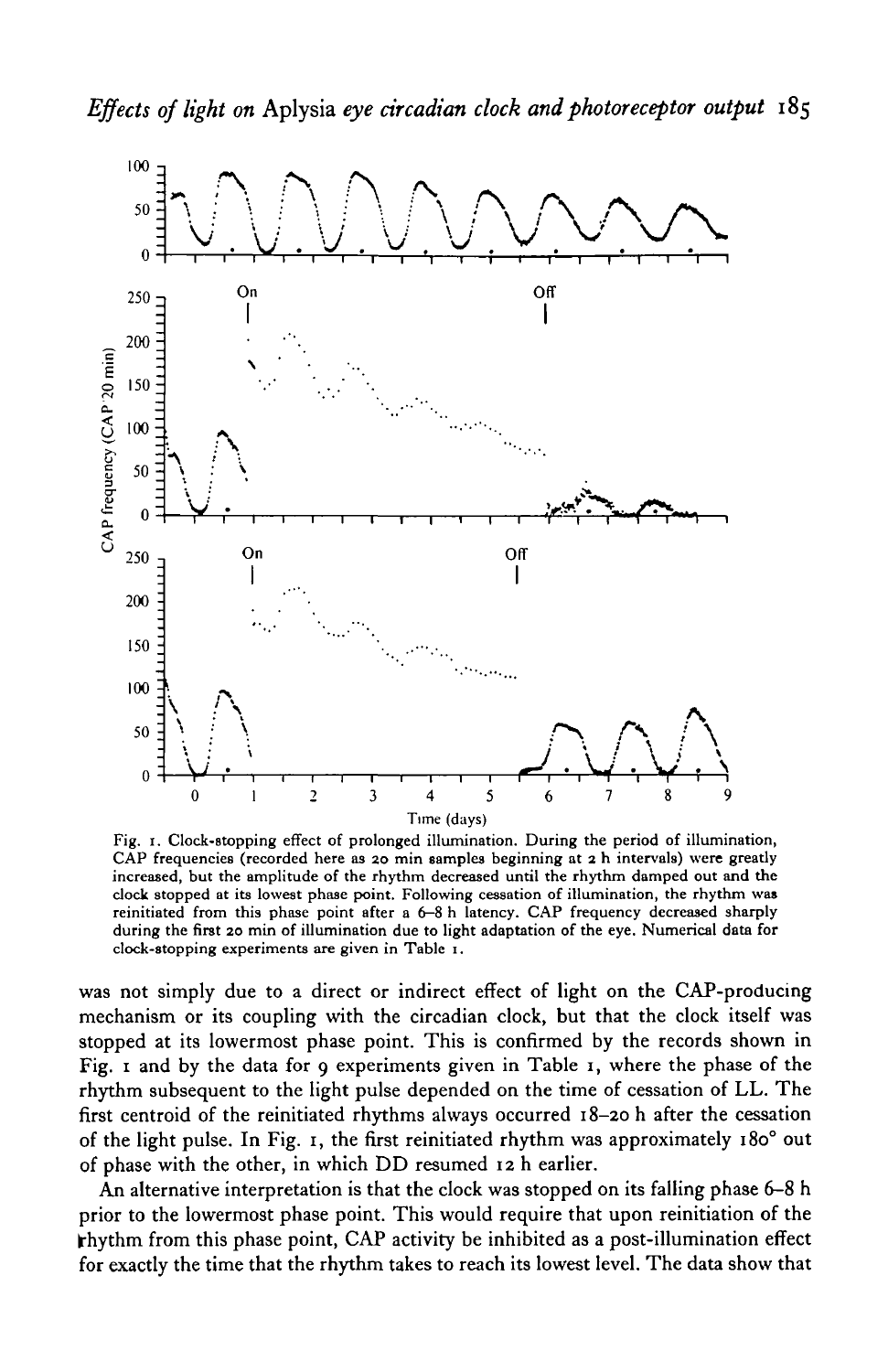| Record in<br>Fig. 1     | Phase of<br>light pulse<br>onset | Projected<br>phase of<br>light pulse<br>cessation | Pulse<br>duration<br>(h) | Hours after<br>pulse cessation<br>to centroid<br>of first<br>post-pulse<br>experimental<br>cycle | Hours after<br>pulse cessation<br>to centroid<br>of first<br>control cycle |
|-------------------------|----------------------------------|---------------------------------------------------|--------------------------|--------------------------------------------------------------------------------------------------|----------------------------------------------------------------------------|
| 3                       | 0.66                             | 12.33                                             | 1080                     | 19.66                                                                                            | 14.00                                                                      |
|                         | 8.66                             | 11.33                                             | 1080                     | 20.33                                                                                            | 15:00                                                                      |
|                         | 10.66                            | 19.66                                             | 62.0                     | 20.00                                                                                            | 6.33                                                                       |
|                         | 10.33                            | 19.33                                             | 62.0                     | 19.66                                                                                            | 6.66                                                                       |
| $\overline{\mathbf{a}}$ | 8.00                             | 22'00                                             | 123.0                    | 18.00                                                                                            | 3.00                                                                       |
|                         | 5.33                             | 14.00                                             | 88.0                     | 18.66                                                                                            | 12.33                                                                      |
|                         | $5^{\circ}$ 00                   | 13.66                                             | $88$ o                   | 18.33                                                                                            | 12.66                                                                      |
|                         | 5'00                             | 13.66                                             | 880                      | 10.00                                                                                            | 12.66                                                                      |
|                         | 4'00                             | 12.66                                             | 880                      | 10.00                                                                                            | 13.66                                                                      |

### Table 1. Clock stopping effects of 1100 lux light pulses

total inhibition of CAPs after LL lasts 1 h or less, and that for the following 6-8 h CAP frequency is low and quite constant in most records.

### *Effect of* 20 *min light pulses applied every* 2 *h*

Experiments in which isolated eyes were exposed to LL of constant intensity for long periods showed that the light response in these circumstances was modulated by the circadian clock. However, in all records, the CAP frequency immediately following onset of LL was higher than in the subsequent circadian oscillations in LL. If the eyes of *Aplysia* are involved in short-term behavioural responses to visual stimuli from the immediate environment, then the behaviourally significant photoresponses to change in light intensity should also be short-term, and might be expected to be uniform throughout the day for any given light intensity change.

The isolated eye was exposed to a series of 20 min light pulses spaced at 2 h intervals for 2 or 3 cycles of the rhythm. The light response was quantified as the number of CAPs produced during the final 10 min of the light pulse (i.e. during the time when CAP frequency was most uniform). The typical response to white light as measured in the optic nerve consisted of an approximately 1 s burst of high frequency activity at the beginning of illumination, followed by a slightly longer period  $(2-5s)$  with no activity, and finally production of CAPs which rapidly increased to uniform maximum size and constant frequency (Fig. 1 of Jacklet, 1971) proportional to the log of the light intensity (Jacklet, 1969).

Fig. 2 shows typical records of light responses to three intensities of approximately 1100, 80 and 5 lux. At the higher intensities, 1100 and 80 lux, the photoresponse was fairly uniform, possibly with slight evidence of circadian modulation. At the lowest light intensity, 5 lux, there was a strong light response which showed a low amplitude circadian modulation in phase with the circadian rhythm of spontaneous CAP production. These results indicate that the circadian clock can affect the initial output of CAPs in response to light, but only at very low intensities. As shown in the long light pulse experiments described above, CAP output in response to prolonged illumi nation at intensities of about 1100 lux is clearly circadian in frequency. The absence of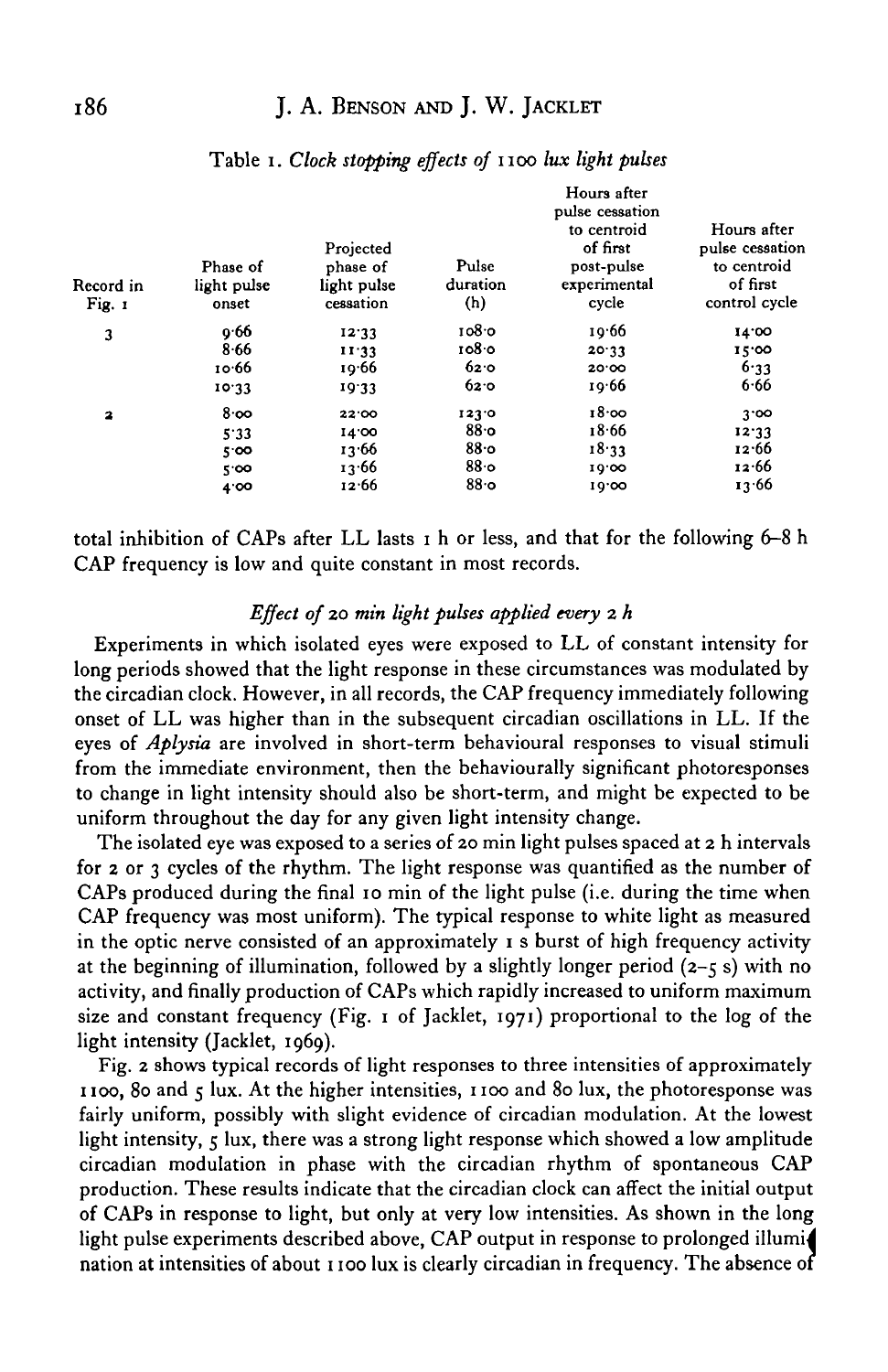

Fig. 2. Effects of trains of 20 min light pulses given at 2 h intervals. The CAP output in response to light pulses (upper line during light pulse trains) is plotted here in terms of the number of CAPs during the final 10 **in the first record.**

circadian modulation occurs only in the photoresponse during the first half hour or less of light, when the eye is dark-adapted and the CAP frequency is at its maximum.

A second feature that can be observed in Fig. *2* is that, during the course of the light pulse train, the amplitude of the circadian rhythm decreased. This was not simply a consequence of the silent periods which normally followed each light pulse, because the eye returned to normal CAP production during the  $1.7$  h between pulses. Intermittent light pulses apparently have a damping effect similar to that of LL. All records show a considerable phase advance after *2* days of multiple light pulse treatment.

#### *Small CAPs from the optic nerve*

In more than 10  $\%$  of 160 records of activity from the optic nerve of isolated eyes )D, 'small' CAPs were observed among the normal spontaneous CAP output Ig. 3A). The amplitudes of these small CAPs were about  $1/20$  those of normal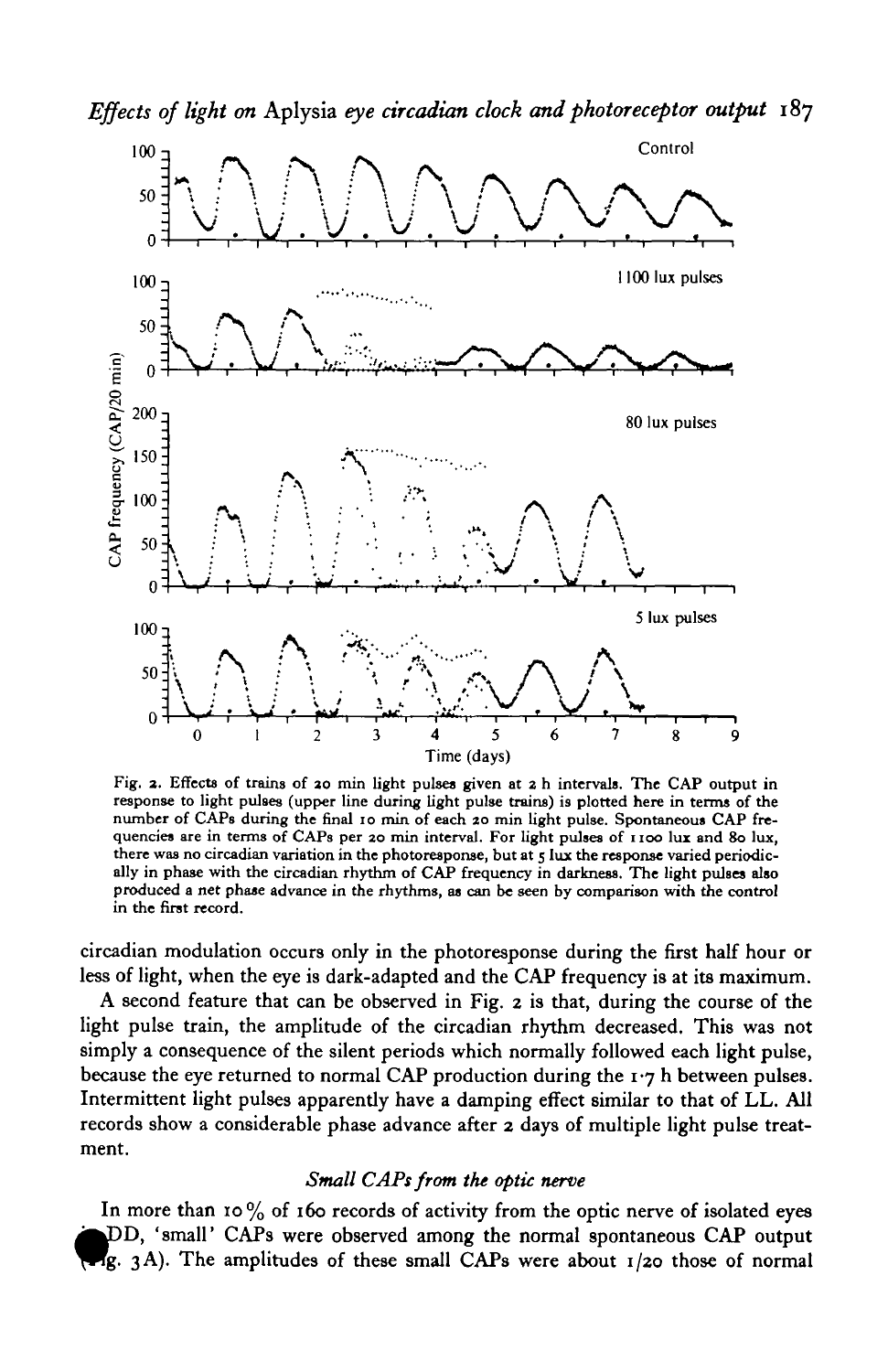

Fig. 3. Records of small CAPs at 15 and 6 °C. (A) Small CAP output from two eyes at different phases of the circadian rhythm of normal CAP frequency, recorded in darkness at 15 °C. (B) Small CAP output from two eyes at 6 °C. The first record is from the same eye as the first record in A. Normal CAP production was completely suppressed by cooling to 6 °C, but small CAPs were still being produced.

CAPs, and they were much more numerous, often five times as frequent as normal CAP9 at their maximum firing rate. Because of this high frequency, it was difficult to make long-term measurements of small CAP frequency. The small CAPs may have been generated by cells other than the secondary neurones thought to produce normal CAPs, since they had a different temperature sensitivity. Fig. 3 B shows two records of small CAP output of 6 °C, at which temperature production of normal CAPs ceased.

In Fig. 4, the third record illustrates the frequency of small CAPs over two days at 15 °C. The frequency of normal CAPs for the same eye is shown in the second record, and the first record is the CAP output of another eye subjected simultaneously to the same experimental conditions. The frequency of small CAPs at  $15^{\circ}$ C changed in a regular manner, but there was no obvious circadian periodicity. Visual examination of other records indicated that such periodicity did not seem to occur in any small CAP output. The irregularity of the normal CAP rhythm in the second record may suggest that the small CAPs were the output of secondary neurones that had become desynchronized from the main population. At 6 °C, small CAP frequency was reduced by a factor of about 5, and no circadian periodicity was present (fourth record, Fig. 4).

Fig. 5 shows the small CAP light response at 15, 11 and 6 °C. At 15 and 11 °C, a brief burst of small CAP activity was followed by silence for the duration of the li pulse. (The burst is obscured in the record by a burst of normal CAPs, but can be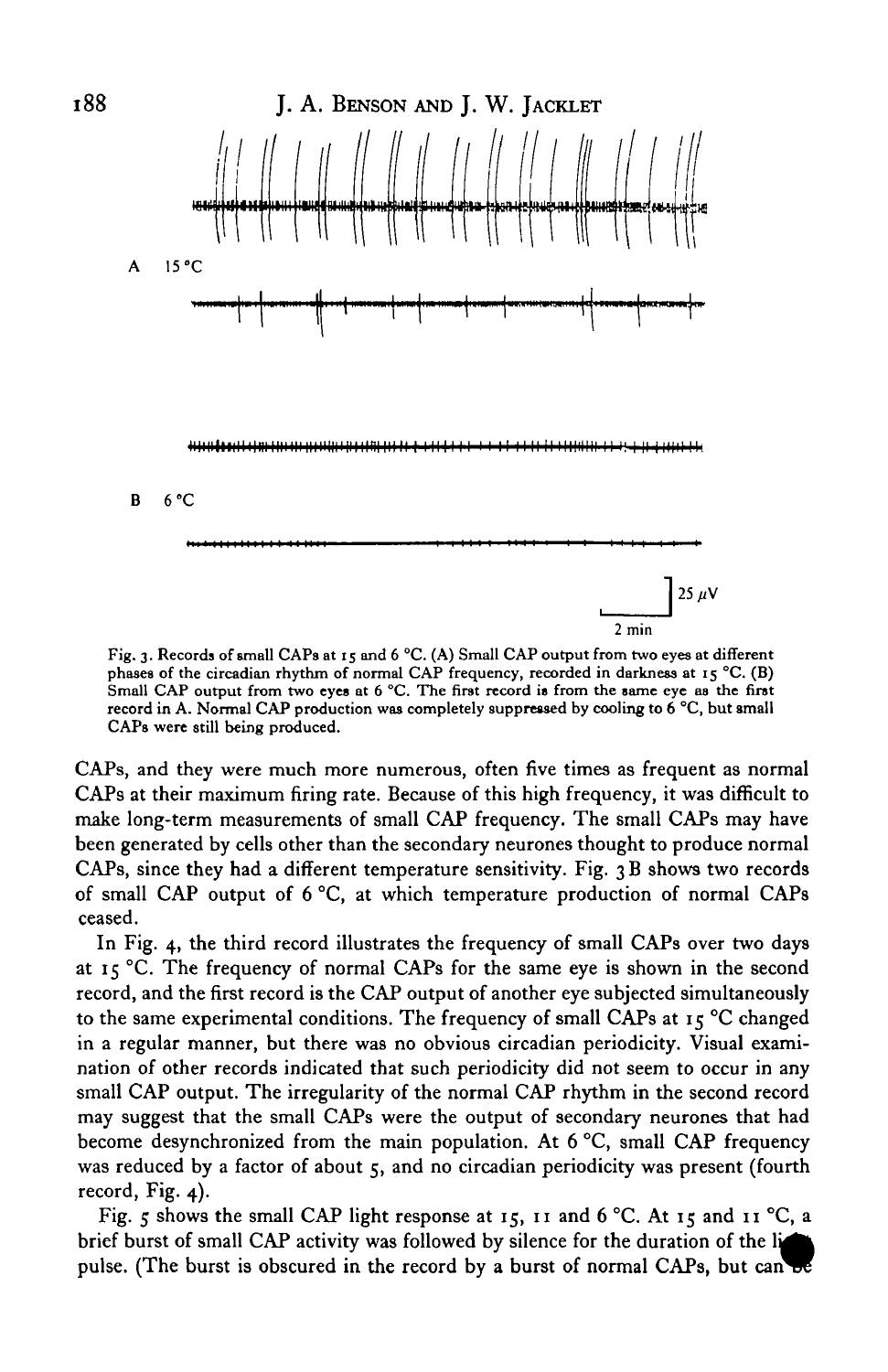

Fig. 4. Frequency of small CAPs in relation to normal CAP frequency. The first and second records show the frequencies of normal CAPs from two eyes in the same experimental chamber at  $r_5$  °C in constant darkness. The third record is the frequency of small CAPs recorded from<br>the same eye that produced the normal CAP rhythm shown in the second record. The fourth<br>record illustrates the frequency of s

seen in records made at slower chart speeds). Normal CAP activity was increased during the light pulse, as in all eye preparations at these temperatures. No small  $\Delta P$ s were produced for 1 or 2 min after the cessation of the light pulse, and then normal firing resumed, sometimes at a slightly higher frequency for several minutes.  $\overline{7}$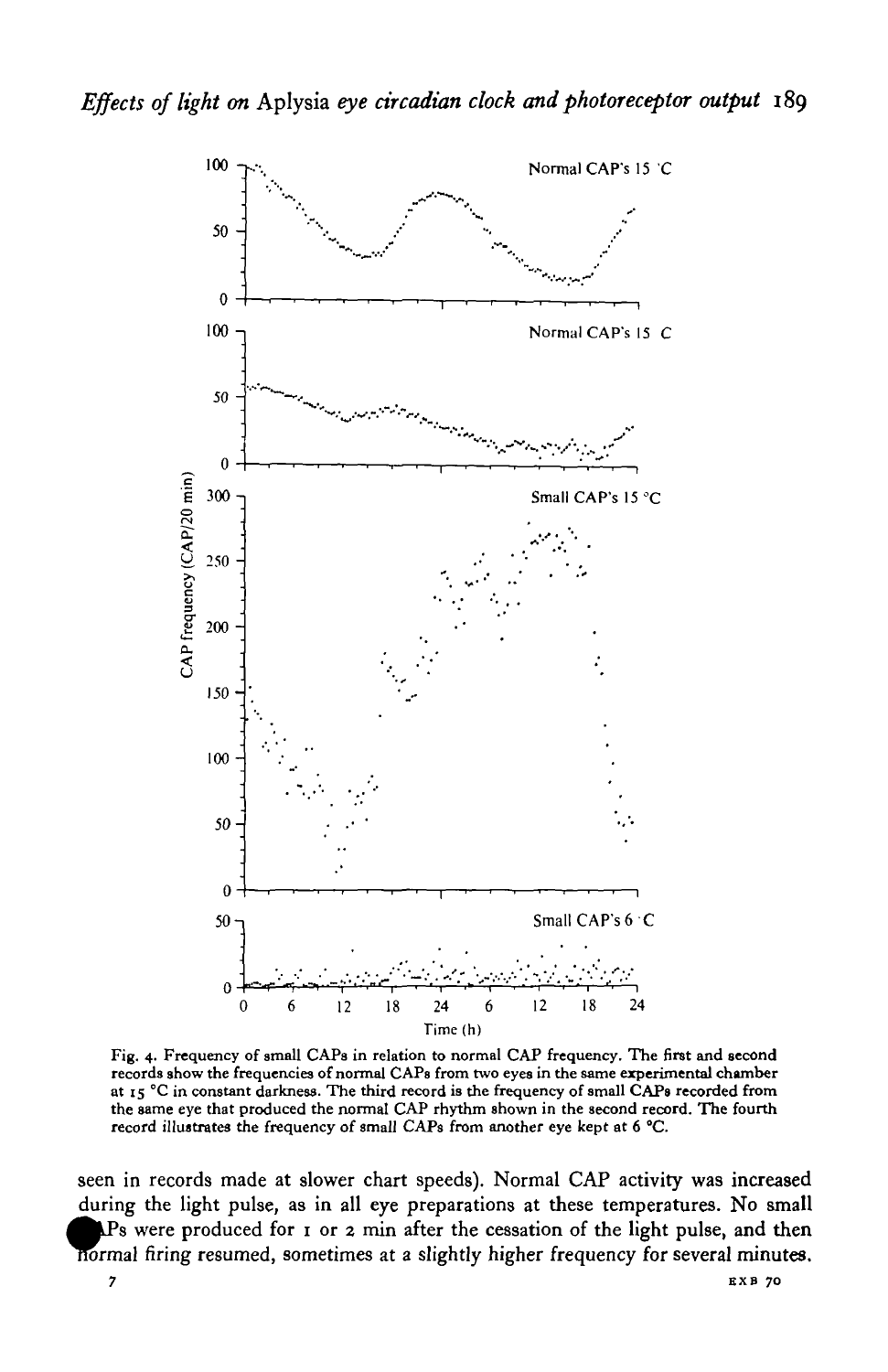

Fig. 5. Light response of small CAP generating cells at 15, 11 and 6 °C. Normal CAP frequency was tonically increased by light after a brief phasic burst and a short latency during which there was no normal CAP activity. Small CAP frequency was greatly increased for<br>the first second of the light pulse obscured by the phasic burst of normal CAP activity, and was<br>then inhibited for the duration of the CAPs did not occur until after the light pulse had ended.

At 6 °C, small CAP activity did not cease immediately following the initial burst of activity, but decreased in frequency and ceased soon after the end of the short light pulses, to resume again after 1 or 2 min, as at 11 and  $15^{\circ}$ C.

#### DISCUSSION

A circadian rhythm that has been initiated and controlled in LD cycles can then be measured in constant conditions for a length of time that depends on the particular organism, and the light and temperature conditions. Some rhythms persist for weeks or months, while others decay in a few days (Bunning, 1973). Such fade-out often appears to be due to a damping effect of constant light (LL). For example, the circadian variations in growth rate of the fungus, *Neurospora,* were rapidly eliminated by as little as 0.2 erg/cm<sup>2</sup>/s of blue light (Sargent & Briggs, 1967). Chandrashekeran & Loher (1969) showed that  $0.3$  lux white light ( $0.2$  erg/cm<sup>2</sup>/s in the effective band) damped out the circadian rhythm of pupal eclosion in *Drosophila* within 3 days. This was confirmed by Winfree (1974) who found, by systematic testing of various light intensities, that  $\mu$  days of LL at only o or erg/cm<sup>2</sup>/s were sufficient to begin suppression sing the *Drosophila* rhythm. It has been reported by Njus & Hastings (1975) that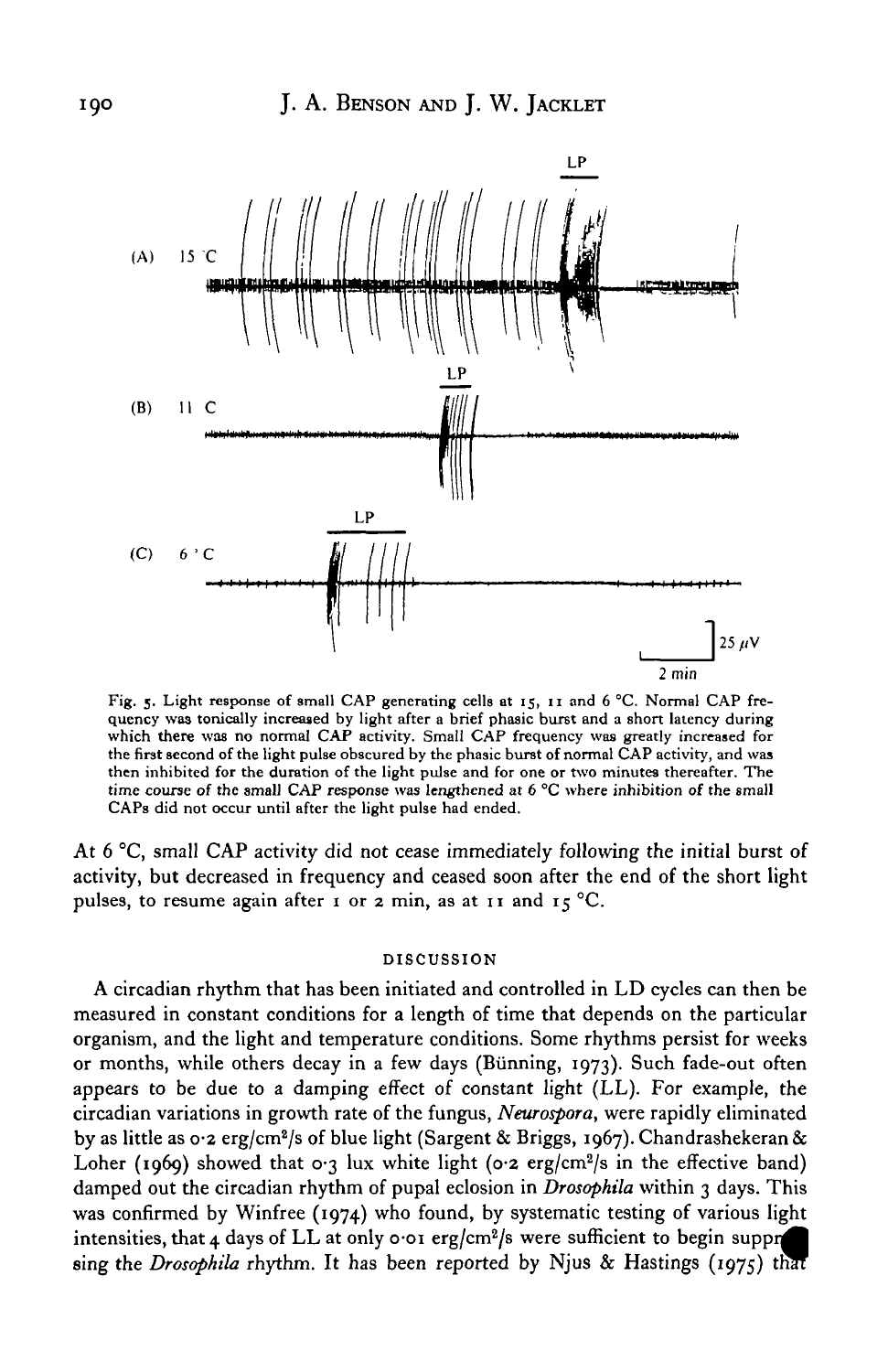## *Effects of light on* Aplysia *eye circadian clock and photoreceptor output* 191

Pght and low temperature had an additive effect on the circadian clock of *Gonyaulax,* and that, combined or individually at sufficient intensities, they could drive the clock to a particular phase point and hold it there. Benson & Jacklet (1977b) showed that cold temperature held the *Aplysia* eye rhythm at its lowest phase, from which the rhythm was reinitiated upon return to normal temperature.

Several days of exposure to constant white light at intensities of approximately 1100 lux damped out the rhythm of CAP output from the isolated eye. The phase of the reinitiated rhythm, following return to DD, depended on the time of cessation of LL, so that the light acted ultimately on the clock mechanism itself. It is not known whether the influence of light was mediated via the receptor cells, or whether it directly affected the secondary neurones, which are thought to be the site of rhythm generation. It is postulated that the circadian clock oscillation was driven by light to a stable phase point which coincided with the phase of lowest CAP frequency in the rhythm, and that at the end of a light pulse sufficiently long for complete damping to occur, the rhythm was reinitiated from this point when the eye was returned to DD. This effect of light is similar to the action of prolonged low temperature on the rhythm (Benson & Jacklet, 1977b). Low temperatures drive the clock to the same phase point, but reinitiation takes place with no latency. Following prolonged illumination, the CAP frequency remains at a low level for 6-8 h before the rhythm begins again.

The alternative explanation is to hypothesize that the clock stops in the falling phase of its cycle, and that a long-lasting depression in CAP frequency due to LL masks the reinitiated rhythm. However, post-illumination inhibition of CAP activity occurs for only a short time after LL, and subsequent CAP production continues at quite constant low frequency. The combined requirement of a complex fade-out of CAP inhibition, and of uniform CAP depression lasting precisely until the beginning of a new rising phase, irrespective of the duration of LL, suggests that this explanation is unlikely.

The CAP generating mechanism is distinct from the clock oscillation. The CAPs are the effectors by means of which changes in phase, period, and amplitude of the clock are measured but this must be measured in constant conditions after a perturbation. Low temperature reduced CAP frequency, and below about 8 °C CAPs were abolished (Benson & Jacklet, 1977a). This means that during very low temperature pulses, the shape of the clock oscillation could not be monitored, and all measurements of the effects of the pulse had to be made on subsequent cycles of the rhythm. On the other hand, light increased the CAP frequency so that it was possible to measure changes in the clock oscillation during the course of a long duration light pulse.

Slow damping of the circadian rhythm of CAP frequency occurred in eyes kept at  $9.5^{\circ}$ C, at which temperature CAP production still occurred but at a reduced level (Benson & Jacklet, 1977*a*). In that instance, the amplitude of the rhythm progressively decreased and the period increased. When constant light was applied to the eye, although the CAP frequency was elevated, the amplitude of the rhythm progressively decreased and the period decreased by about 1 h, at 1100 lux. This ^Pall but significant period change was in accordance with an earlier study on the effects of light (Jacklet, 1974) and the Circadian Rule which states that the period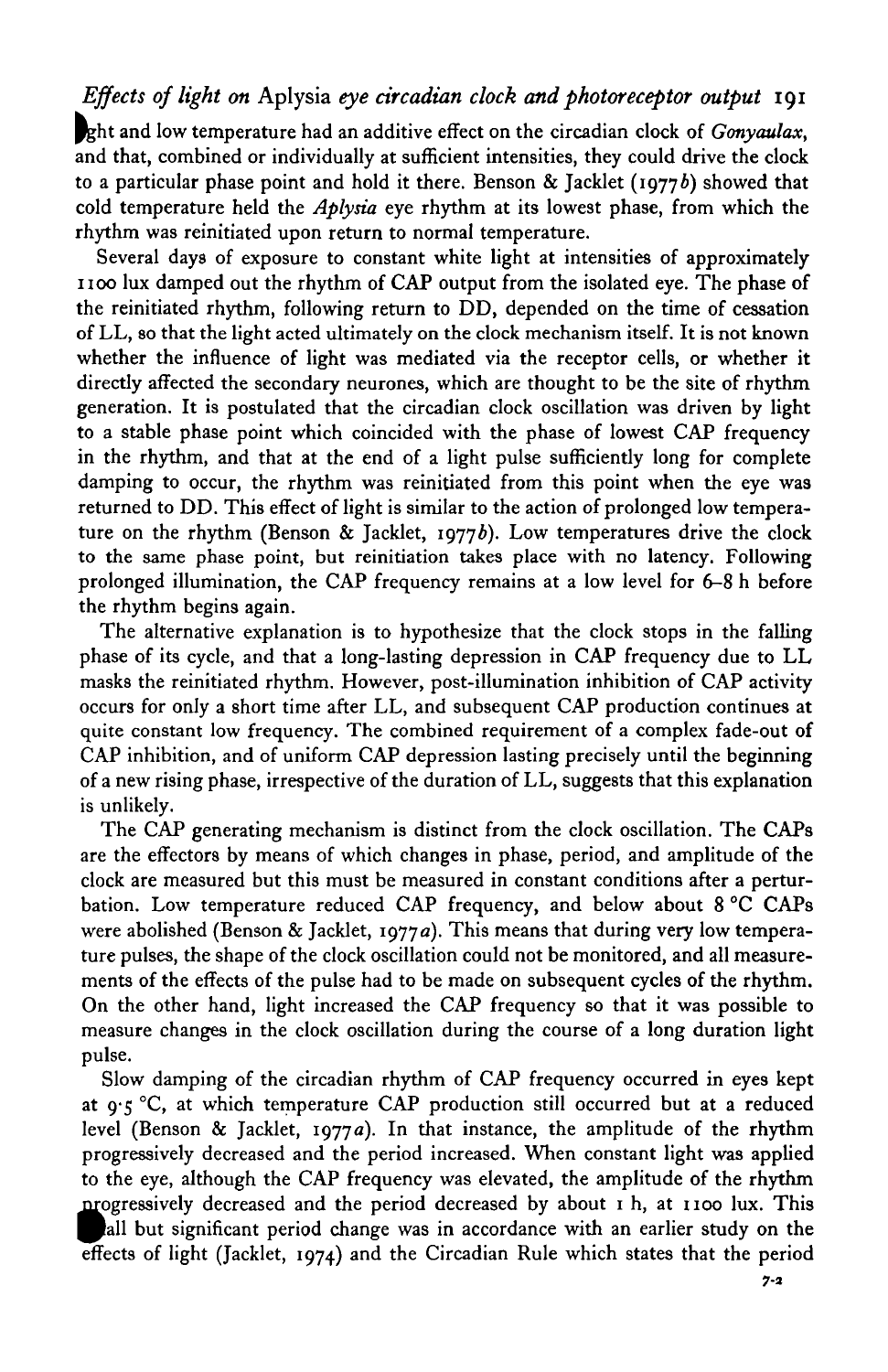### 192 J. A. BENSON AND J. W. JACKLET

length for diurnal animals decreases with increasing light intensity (Aschoff, 1060).  $\blacksquare$ physical systems, any free vibration dies out due to dissipation of energy. However, damping in such a system involves a decrease in amplitude, without necessarily a change in period, especially in pendulum and sinusoidal oscillations (French, 1971). Circadian clocks are not free vibrations, but rather self-sustained oscillators with energy input. This energy input may not be distributed equally through all phases of the oscillation, so that it is more likely to display some of the characteristics of relaxation oscillators which are non-linear.

We have suggested that the effects of low temperature and continuous light are to drive the circadian clock to the same point in its cycle, the phase point of lowest CAP frequency, and that both involve a decrease in rhythm amplitude. The processes differ in that cooling increases the period while light decreases it, and reinitiation of the rhythm is immediate following damping out at low temperature but follows a latency of approximately 6-8 h after continuous illumination. For both cases, most records show a return to normal amplitude after one or two lower amplitude cycles, but the new steady-state period is often slightly increased after cold pulses. The lability of period observed in the *Aplysia* eye clock is characteristic of relaxation oscillators.

When high intensity white light was applied to the eye as a long-duration perturbation, the response in terms of CAP frequency during the first 20 min interval was always at least  $15\%$  higher than the subsequent frequency level from which the circadian rhythm continued. This indicates that the eye light-adapted during this 20 min interval, but it is not clear whether slow light-adaptation occurred throughout the light pulse, because any adaptation that may have occurred was obscured by the CAP frequency decrease due to damping of the rhythm.

By applying 20 min light pulses at 2 h intervals, it was shown that the presence of a circadian modulation of the light response, measured in terms of the CAP frequency during the final 10 min of the light pulse, depends on the light intensity. At high intensities, such as an intertidal organism like *Aplysia* would encounter during the daylight hours, the initial light response was not subject to modulation by the circadian clock. At lower intensities (80 lux and  $\zeta$  lux) there was increasing circadian influence with decreasing light intensity. As shown in the long light pulse experiments described above, CAP output in response to prolonged illumination is clearly under circadian clock control. The absence of circadian modulation of the photoresponse was observed during the first 20 min or so of high intensity light, when the eye is still dark-adapted and the CAP frequency is comparatively high. It is possible that the CAP generating mechanism has a maximum firing rate (Jacklet, 1969), so that when the light stimulus is sufficiently intense, the CAP frequency is held at this maximum until the eye light-adapts, at all points on the circadian cycle. Only at lower intensities would the maximum CAP frequency not be reached and hence the effects of the clock on the photoresponse become visible.

The eye of *Aplysia* is composed of three main cell types: receptor cells, secondary neurons, and support cells (Jacklet, Alvarez & Bernstein, 1972; Jacklet, 1973, 1976). According to Hughes (1970), there are at least two receptor cell types in the eye, one 'ciliated', with equal numbers of cilia and microvilli, and one 'microvillous', \^B microvilli and an occasional cilium. Jacklet (1969) has characterized electrophysio-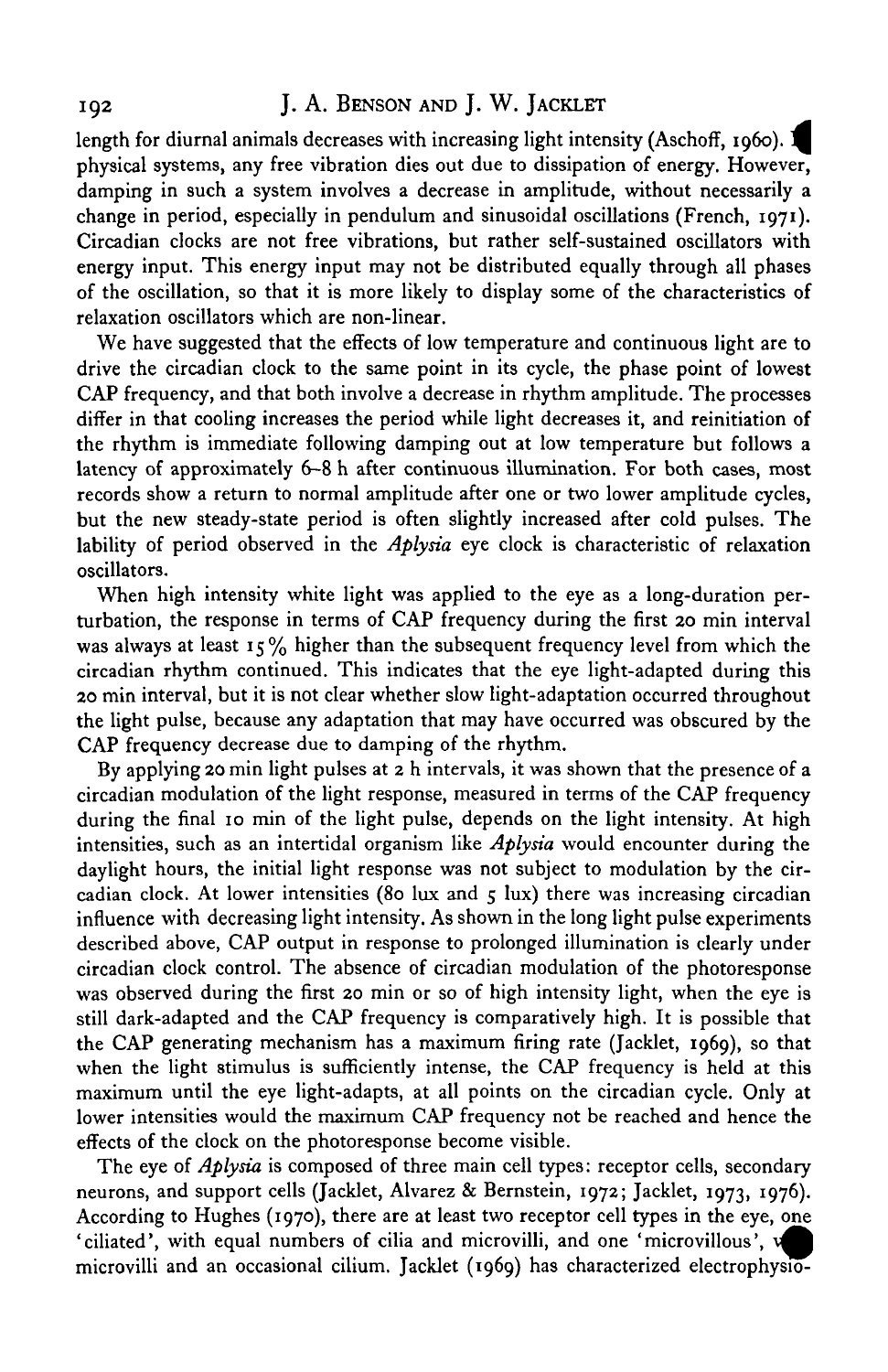# *Effects of light on* Aplysia *eye arcadian clock and photoreceptor output* 193

Bgically three types of neuronal response to light. Intracellular injection of dye (Jacklet, 1976) following recording indicated that two of the cell types (R and H) were located in the receptor cell layer, and one type (D) in the secondary cell region, near the base of the eye. The R type cell responded to illumination with a longlasting graded depolarization simultaneously with the appearance of CAPs in the optic nerve. In constant darkness (DD), this cell was typically silent during spontaneous CAP activity in the optic nerve. The second receptor type is the H cell, which was usually spontaneously active in DD, and was hyperpolarized by light. The response consisted of an initial depolarization followed by a long-lasting hyperpolarization. There was a burst of activity during the brief depolarization, then all action potential activity ceased. No correlation was found between the spontaneous activity of this cell in DD and the CAPs measured in the optic nerve. The third cell type (D) characteristically depolarized in response to light, with an increase in activity. These action potentials were often correlated with CAPs measured in the optic nerve. This strongly suggests that D cells are secondary neurones. All three cell types were antidromically stimulated via the optic nerve. Receptor cells, as well as secondary neurones, were stained when Procion yellow was driven up the axons of the optic nerve by electric current showing that these cells have axons in the optic nerve.

These results indicate that there are two receptor cell types in the eye of *Aplysia.* Possibly the R and H receptor cells correspond with the rhabdomeric and ciliary cells respectively, as in the pelecypod molluscs, *Pecten* (McReynolds & Gorman, 1970) and *Lima* (Mpitsos, 1973). The hyperpolarizing response of *Pecten* ciliary photoreceptors is due to an increase in potassium conductance (McReynolds & Gorman, 1974). It is interesting that the light-induced hyperpolarization in the giant cell R2 in the PVG of *Aplysia* is also due to an increased permeability to potassium (Brown & Brown, 1972).

' Small' compound action potentials recorded from several eyes exhibited properties which distinguished them from normal CAPs. They averaged 1/20 the amplitude of normal CAPs, and occurred at very high frequencies, often as many as 600 per 20 min interval. They did not appear to show a circadian rhythm, although the frequency often varied during the first  $3$  or  $4$  days of the experiment, and then rose to a fairly uniform high level. They were often present after two or more weeks in culture medium, when normal CAPs were often infrequent and irregular in amplitude. The temperature sensitivity of the small CAPs also differed, since they were still frequent, though reduced in number, below  $7^{\circ}$ C when normal CAPs are absent in DD.

The light response of the small CAPs was characteristic and somewhat different from the response of the normal CAPs. The time course of this response is remarkably similar to that recorded intracellularly by Jacklet (1976) from H receptor cells in the eye. These cells were spontaneously active and responded to a light pulse with a biphasic response of depolarization followed by long lasting hyperpolarization. There was a burst of activity during the depolarization, followed by inactivity when the cell hyperpolarized. It is possible, therefore, that these receptor cells could be electrotonically or synaptically coupled and fire in synchrony to produce small CAPs. Another possibility is that the small CAPs are generated by desynchronized groups secondary neurones. The light response of the cells producing the small CAPs has a fairly similar form but different time course to that of the secondary neurones,